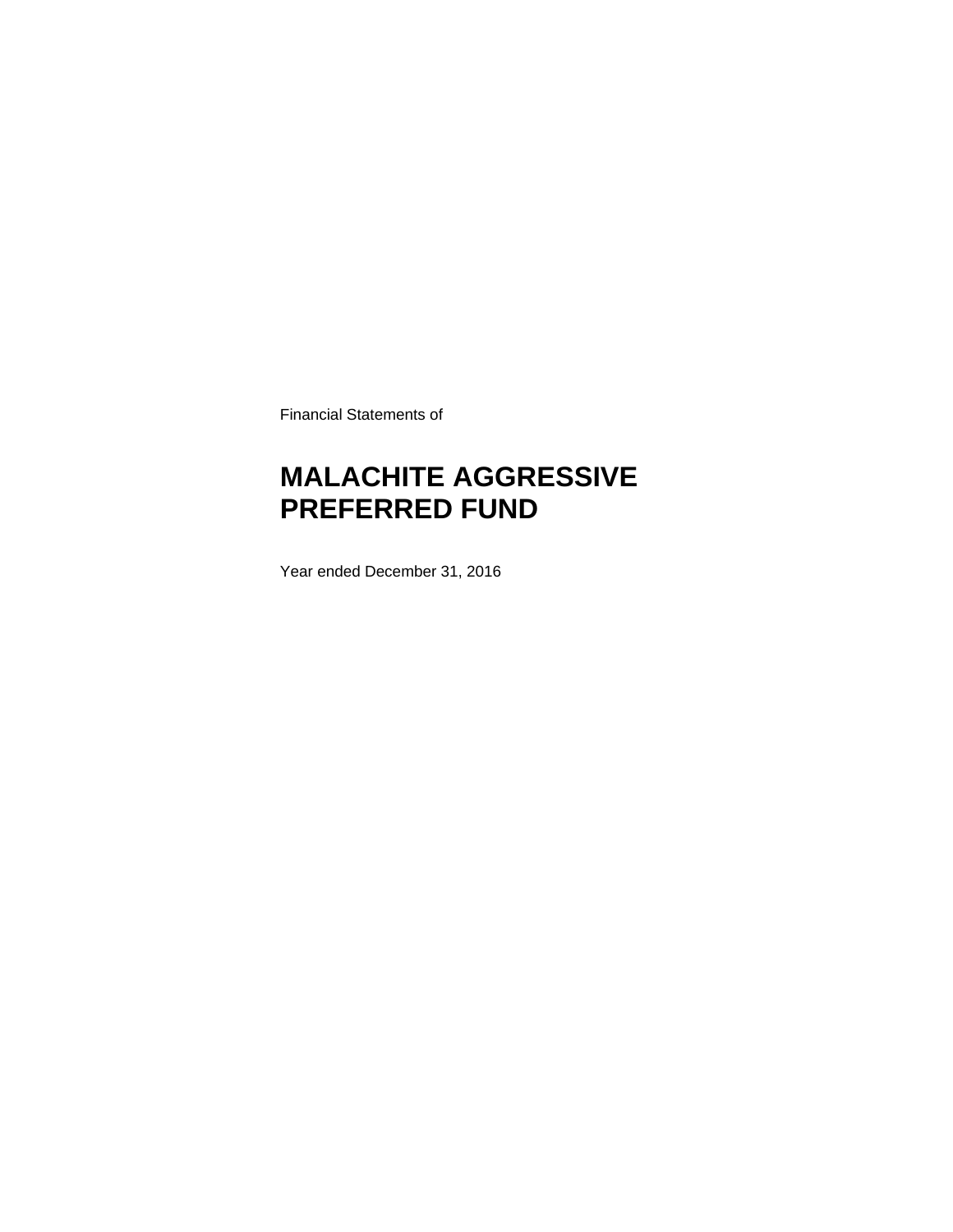

KPMG LLP Vaughan Metropolitan Centre 100 New Park Place, Suite 1400 Vaughan ON L4K 0J3 Canada Tel 905-265-5900 Fax 905-265-6390

### **INDEPENDENT AUDITORS' REPORT**

To the Unitholders of Malachite Aggressive Preferred Fund

We have audited the accompanying financial statements of Malachite Aggressive Preferred Fund, which comprise the statement of financial position as at December 31, 2016, the statements of comprehensive income, changes in net assets attributable to holders of redeemable units and cash flows for the year then ended, and notes, comprising a summary of significant accounting policies and other explanatory information.

#### *Management's Responsibility for the Financial Statements*

Management is responsible for the preparation and fair presentation of these financial statements in accordance with International Financial Reporting Standards, and for such internal control as management determines is necessary to enable the preparation of financial statements that are free from material misstatement, whether due to fraud or error.

#### *Auditors' Responsibility*

Our responsibility is to express an opinion on these financial statements based on our audit. We conducted our audit in accordance with Canadian generally accepted auditing standards. Those standards require that we comply with ethical requirements and plan and perform the audit to obtain reasonable assurance about whether the financial statements are free from material misstatement.

An audit involves performing procedures to obtain audit evidence about the amounts and disclosures in the financial statements. The procedures selected depend on our judgment, including the assessment of the risks of material misstatement of the financial statements, whether due to fraud or error. In making those risk assessments, we consider internal control relevant to the entity's preparation and fair presentation of the financial statements in order to design audit procedures that are appropriate in the circumstances, but not for the purpose of expressing an opinion on the effectiveness of the entity's internal control. An audit also includes evaluating the appropriateness of accounting policies used and the reasonableness of accounting estimates made by management, as well as evaluating the overall presentation of the financial statements.

We believe that the audit evidence we have obtained is sufficient and appropriate to provide a basis for our audit opinion.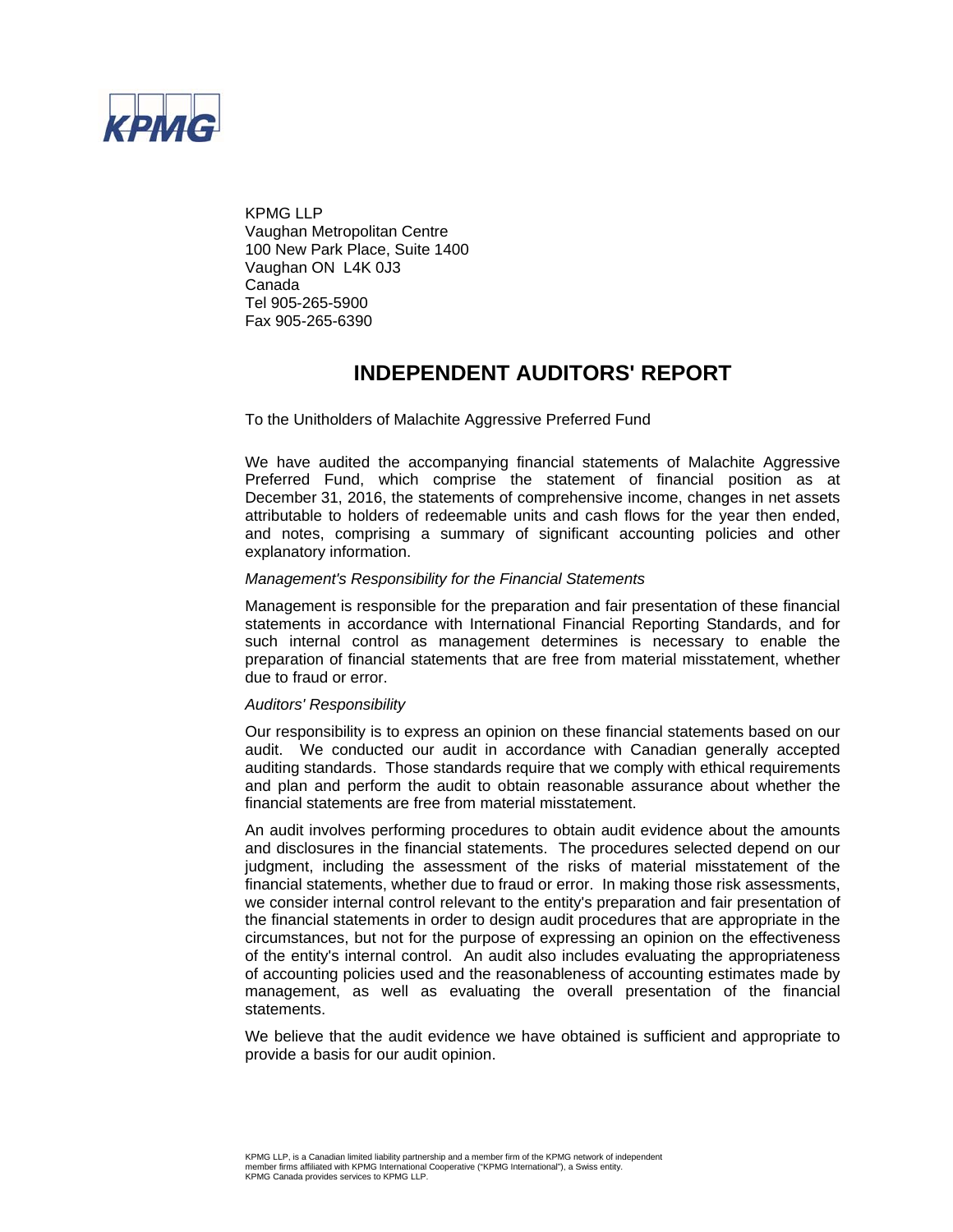

Page 2

#### *Opinion*

In our opinion, the financial statements present fairly, in all material respects, the financial position of Malachite Aggressive Preferred Fund as at December 31, 2016, and its financial performance and its cash flows for the year then ended in accordance with International Financial Reporting Standards.

 $kPm6$  12P

Chartered Professional Accountants, Licensed Public Accountants

March 23, 2017 Vaughan, Canada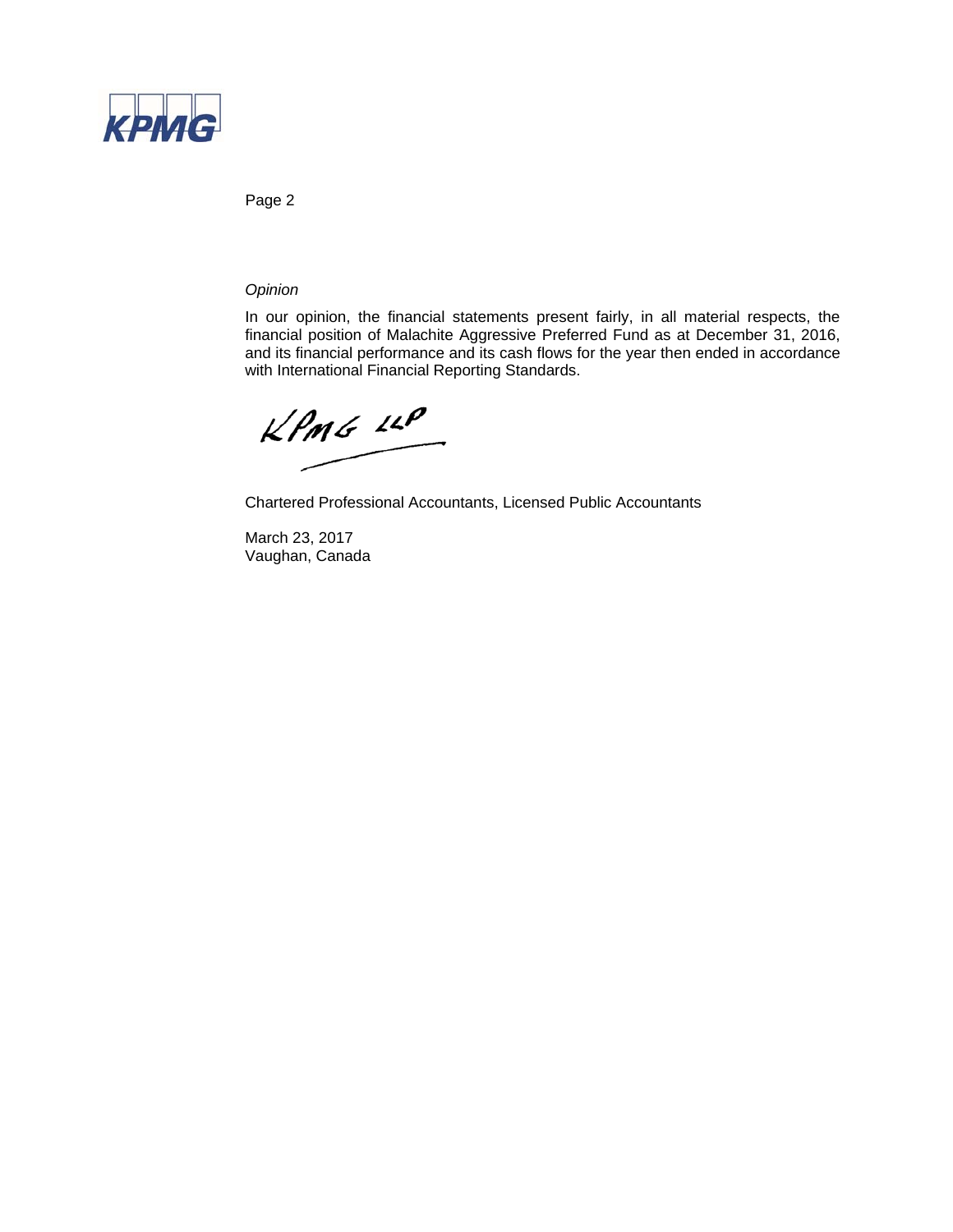Statement of Financial Position

December 31, 2016, with comparative information for 2015

|                                                                         | 2016                       | 2015                      |
|-------------------------------------------------------------------------|----------------------------|---------------------------|
| <b>Assets</b>                                                           |                            |                           |
| Investments, at fair value (Schedule)<br>Cash                           | \$<br>5,696,962<br>273,200 | \$<br>5,474,714<br>84,671 |
| Due from brokers<br>Accrued income receivable                           | 25,529<br>23,770           | 39,562<br>3,927           |
|                                                                         | 6,019,461                  | 5,602,874                 |
| Liabilities                                                             |                            |                           |
| Accrued liabilities (note 4)<br>Due to brokers                          | 162,057<br>121,282         | 60,246<br>66,132          |
|                                                                         | 283,339                    | 126,378                   |
| Net assets attributable to holders of<br>redeemable units               | \$<br>5,736,122            | 5,476,496<br>\$           |
| Redeemable units issued and outstanding                                 | 668,200.8778               | 672,958.5440              |
| Net asset value attributable to holders of<br>redeemable units per unit | \$<br>8.5844               | \$<br>8.1379              |

See accompanying notes to financial statements.

On behalf of the Trustee:

 Hymas Investment Management Inc.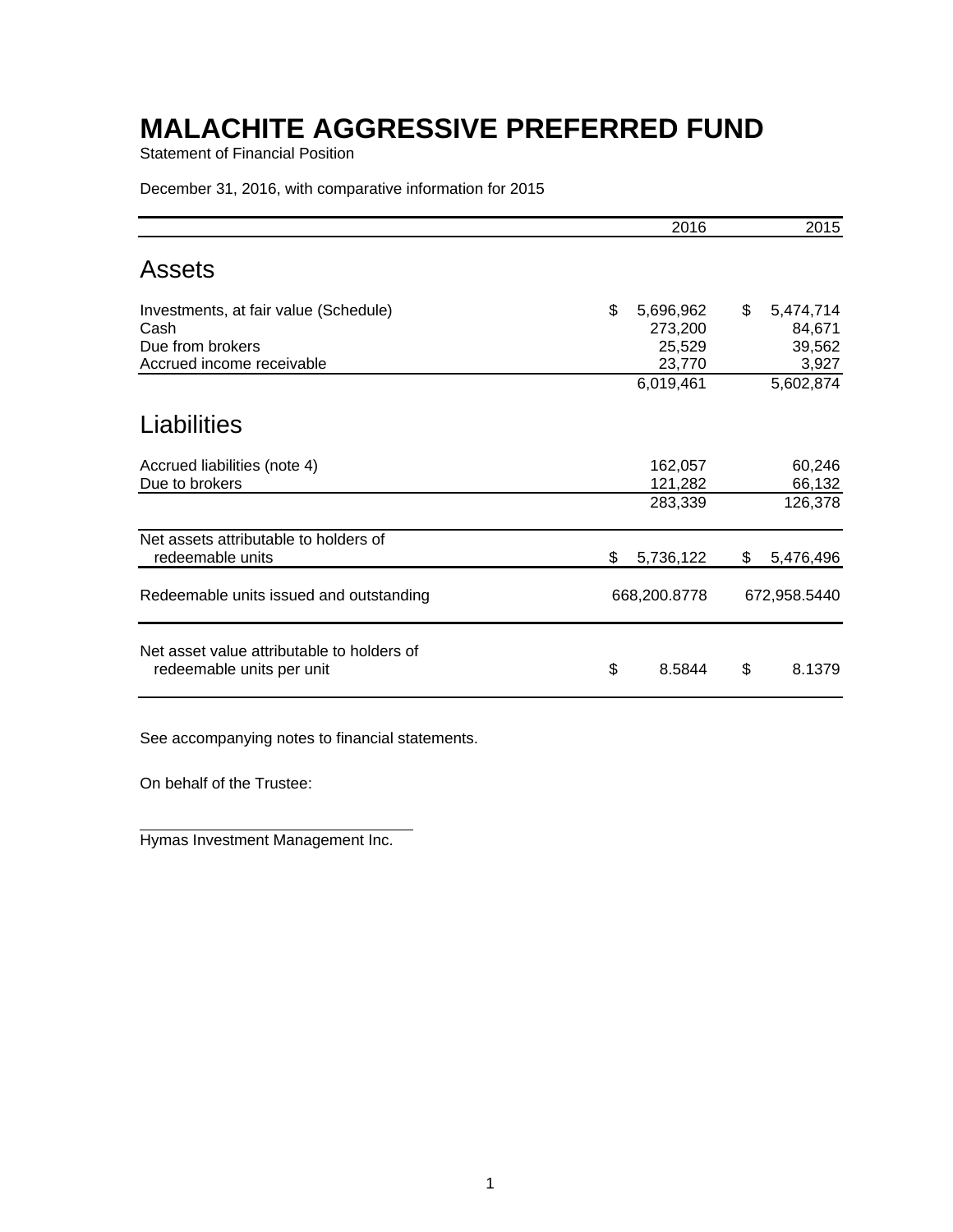Statement of Comprehensive Income

Year ended December 31, 2016, with comparative information for 2015

|                                                   | 2016          | 2015              |
|---------------------------------------------------|---------------|-------------------|
| Investment income:                                |               |                   |
| <b>Dividends</b>                                  | \$<br>299,455 | \$<br>350,187     |
| Net realized losses on investments                | (257, 379)    | (559, 526)        |
| Net change in unrealized appreciation             |               |                   |
| (depreciation) on investments                     | 556,341       | (1, 145, 387)     |
|                                                   | 598,417       | (1,354,726)       |
|                                                   |               |                   |
| Expenses:                                         |               |                   |
| Legal and audit                                   | 16,303        | 19,157            |
| Interest                                          | 2,689         | 6,826             |
| <b>Transaction costs</b>                          | 3,096         | 5,870             |
| Other                                             | 435           | 17                |
|                                                   | 22,523        | 31,870            |
| Amounts that would otherwise have been payable    |               |                   |
| by the investment fund that were paid or absorbed |               |                   |
| by the Investment Manager                         | (487)         | (4, 461)          |
|                                                   | 22,036        | 27,409            |
| Increase (decrease) in net assets attributable to |               |                   |
| holders of redeemable units                       | \$<br>576,381 | \$<br>(1,382,135) |
|                                                   |               |                   |
| Increase (decrease) in net assets attributable to |               |                   |
| holders of redeemable units from operations       |               |                   |
| per unit (based on weighted average number of     |               |                   |
| units outstanding during the year)                | \$<br>0.8598  | \$<br>(2.3387)    |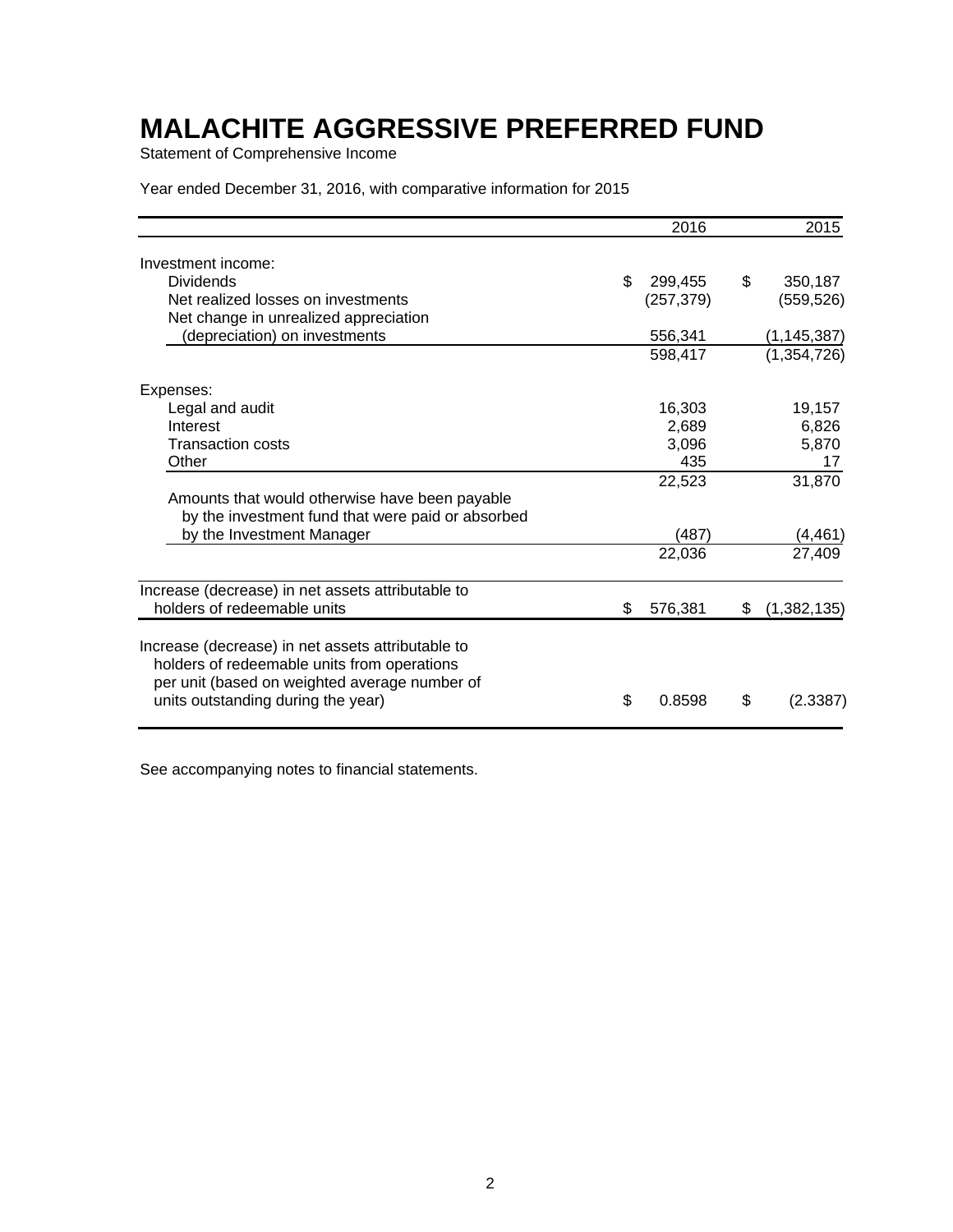Statement of Changes in Net Assets Attributable to Holders of Redeemable Units

Year ended December 31, 2016, with comparative information for 2015

|                                                                                                  | 2016             | 2015           |
|--------------------------------------------------------------------------------------------------|------------------|----------------|
| Net assets attributable to holders of<br>redeemable units, beginning of year                     | 5,476,496<br>\$. | 7,220,853<br>S |
| Increase (decrease) in net assets attributable to<br>holders of redeemable units from operations | 576,381          | (1,382,135)    |
| Capital transactions:                                                                            |                  |                |
| Proceeds from issue of units                                                                     | 268,713          | 1,358,241      |
| Reinvested distributions                                                                         | 208,401          | 239,368        |
| Units redeemed                                                                                   | (513,355)        | (1,631,184)    |
|                                                                                                  | (36, 241)        | (33, 575)      |
| Distributions to unitholders:                                                                    |                  |                |
| Net investment income                                                                            | (280, 514)       | (328, 647)     |
| Net assets attributable to holders of                                                            |                  |                |
| redeemable units, end of year                                                                    | 5,736,122<br>S.  | 5.476.496<br>S |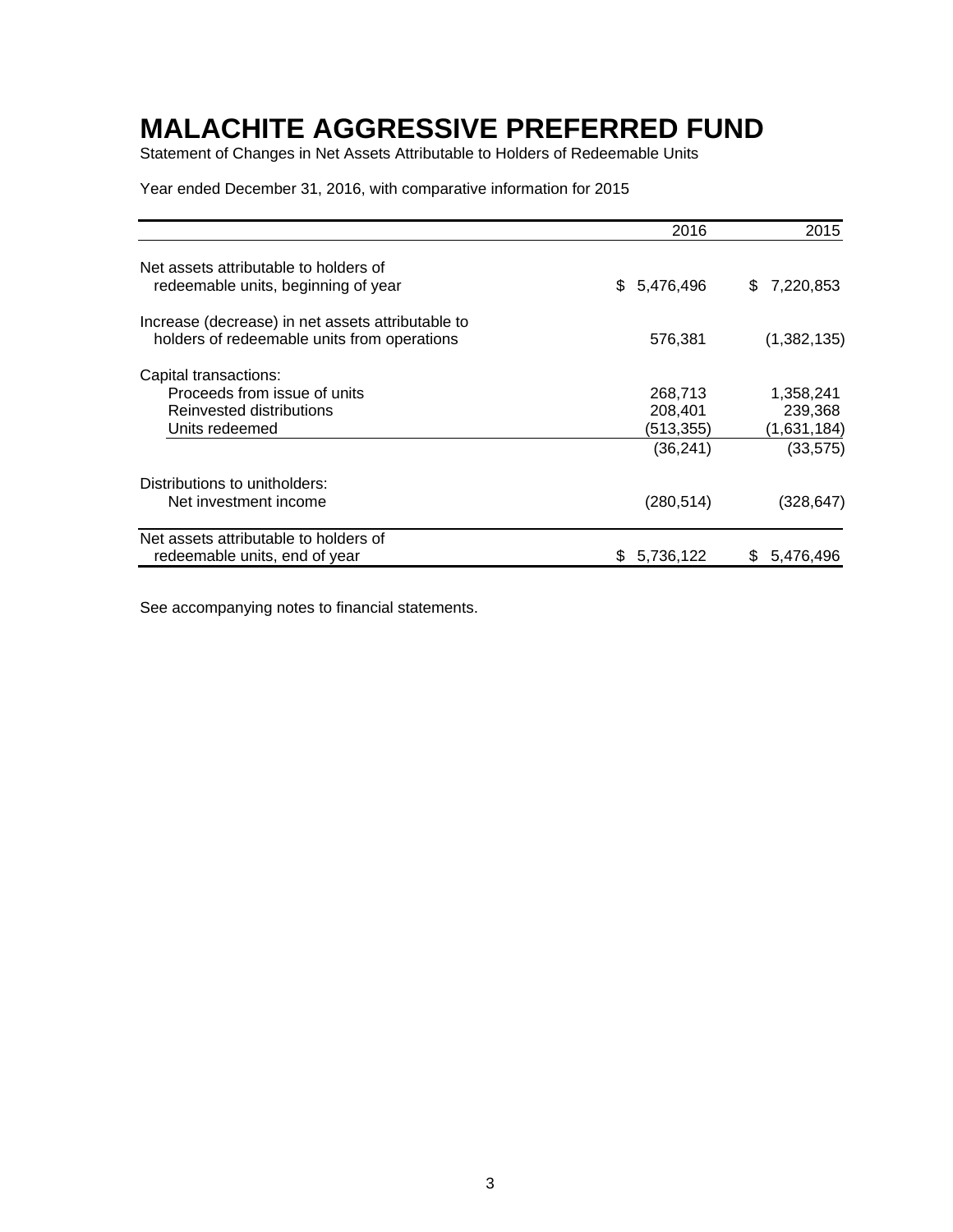Statement of Cash Flows

Year ended December 31, 2016, with comparative information for 2015

|                                                      | 2016          | 2015              |
|------------------------------------------------------|---------------|-------------------|
| Cash provided by (used in):                          |               |                   |
| Operating activities:                                |               |                   |
| Increase (decrease) in net assets attributable to    |               |                   |
| holders of redeemable units                          | \$<br>576,381 | \$<br>(1,382,135) |
| Cost of investments purchased                        | (3,787,364)   | (10, 280, 539)    |
| Proceeds on sale of investments                      | 3,864,078     | 10,400,131        |
| Adjustments for non-cash items:                      |               |                   |
| Net realized losses on investments                   | 257,379       | 559,526           |
| Net change in unrealized depreciation (appreciation) |               |                   |
| on investments                                       | (556, 341)    | 1,145,387         |
| Change in non-cash balances related to operations:   |               |                   |
| Due from brokers                                     | 14,033        | (39, 562)         |
| Subscriptions receivable                             |               | 111               |
| Accrued income receivable                            | (19, 843)     | (228)             |
| <b>Accrued liabilities</b>                           | 101,811       | 4,109             |
| Due to brokers                                       | 55,150        | (50, 170)         |
|                                                      | 505,284       | 356,630           |
| Financing activities:                                |               |                   |
| Amounts paid on redemption of redeemable units       | (513, 355)    | (1,631,184)       |
| Proceeds from issuance of redeemable units           | 268,713       | 1,358,241         |
| Distributions to unitholders of redeemable units     | (72, 113)     | (89,279)          |
|                                                      | (316, 755)    | (362, 222)        |
| Increase (decrease) in cash                          | 188,529       | (5, 592)          |
| Cash, beginning of year                              | 84,671        | 90,263            |
| Cash, end of year                                    | \$<br>273,200 | \$<br>84,671      |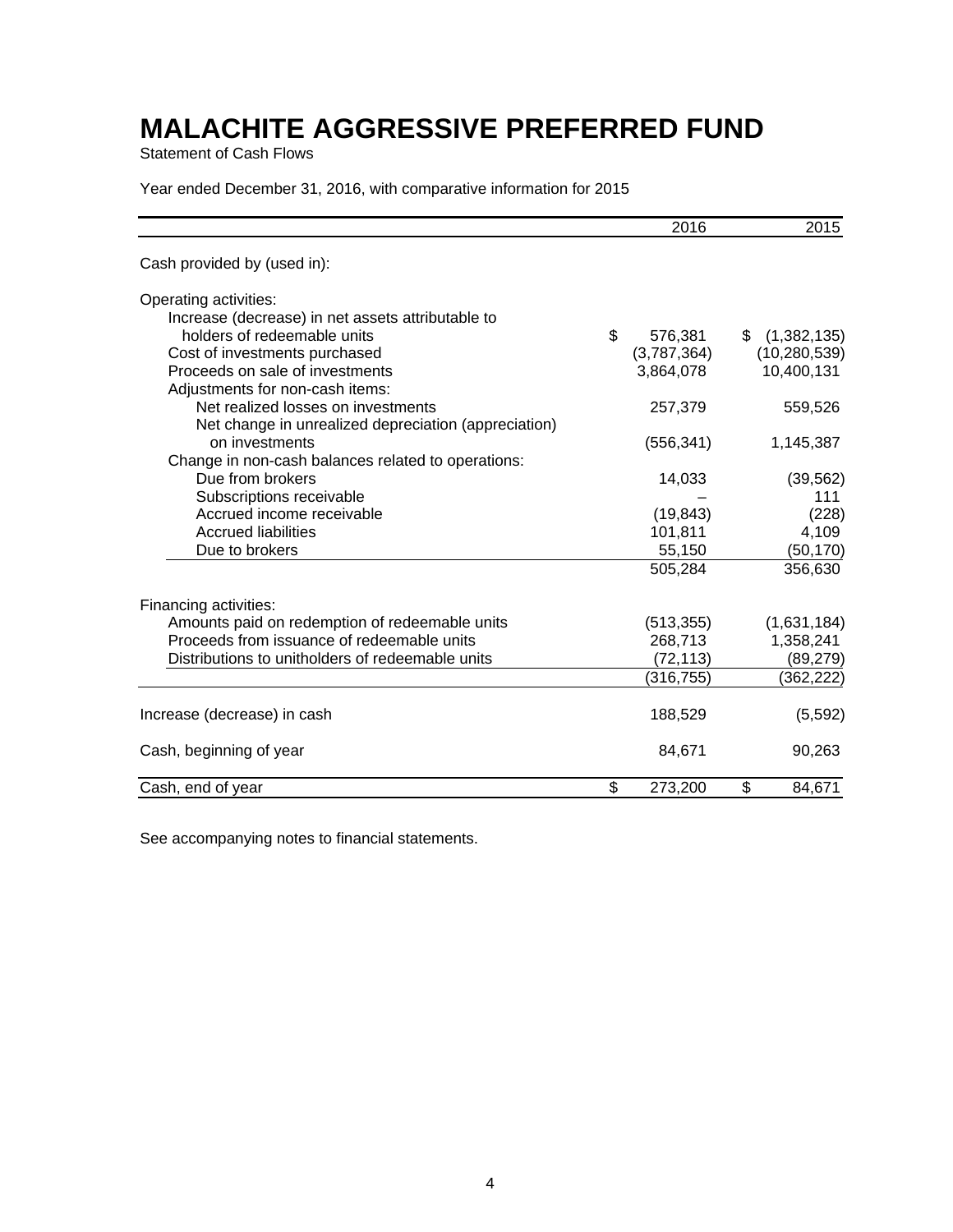Schedule of Investments

December 31, 2016

| Number of<br>shares | Security                                                                              | <b>Book</b><br>value | Fair<br>value | Weight in<br>portfolio |
|---------------------|---------------------------------------------------------------------------------------|----------------------|---------------|------------------------|
| 4,400               | AIMIA INC.<br>4.5% CUM RT RST PREF SHARES<br><b>SERIES 1</b>                          | \$<br>79,319         | \$<br>56,100  | 1.0%                   |
| 2,700               | ATLANTIC POWER PREFERRED EQUITY LTD.<br>CUM FLOATING RT PFD SHARES SERIES 3           | 32,891               | 38,475        | 0.7%                   |
| 6,200               | BROOKFIELD ASSET MANAGEMENT INC.<br>4.85% CUM CL A PREF S36                           | 132,725              | 133,300       | 2.3%                   |
| 1,200               | BROOKFIELD ASSET MGMT INC.<br>4.9% CUM CL-A PERP PFD S37                              | 25,732               | 26,256        | 0.5%                   |
| 4,900               | <b>BCE</b><br>2.80% CUM RED 1ST PFD AG FXD                                            | 66,172               | 69,580        | 1.2%                   |
| 14,900              | BROOKFIELD INFRASTRUCTURE PARTNERS LP<br>4.5% CUM RT RST CLA PFD LP S1<br>(14900 SEG) | 288,242              | 317,370       | 5.6%                   |
| 1,300               | <b>BROOKFIELD RENEWABLE POWER</b><br>5% PFD EQUITY INC CUM CL A S6                    | 25,844               | 26,325        | 0.5%                   |
| 8,000               | <b>BANK OF MONTREAL</b><br>3.90% NON CUM 5YR RT RST CL B PFD<br><b>SER 25</b>         | 160,763              | 165,920       | 2.9%                   |
| 4,800               | <b>BANK OF NOVA SCOTIA</b><br>2.063% NON-CUM 5YR RST PFD S32                          | 98,495               | 100,320       | 1.8%                   |
| 4,200               | CANACCORD GENUITY GROUP INC.<br>5.75% CUM 5YR RT RST 1ST SER-C<br>PFD SHS             | 83,391               | 64,680        | 1.1%                   |
| 1,800               | CAPITAL PWR CORP.<br>4.50% CUM RT RST PFD SER 5                                       | 26,892               | 32,832        | 0.6%                   |
| 1,400               | CANADIAN UTILS LTD.<br>4% 5YR RT RST CUM RED 2ND S-Y<br>PREFERRED SHS                 | 26,622               | 29,204        | 0.5%                   |
| 3,400               | CANADIAN UTILITIES LTD.<br>4.5% CUM RDM SECND PRF SR CC                               | 71,494               | 72,726        | 1.3%                   |
| 22,000              | <b>CANADIAN UTILITIES LIMITED</b><br>4.5% CUM RED 2ND PRF SER-DD                      | 458,524              | 469,260       | 8.2%                   |
| 1,800               | ENBRIDGE INC.<br>CUM RED PFD SHS SERR                                                 | 36,257               | 32,040        | 0.6%                   |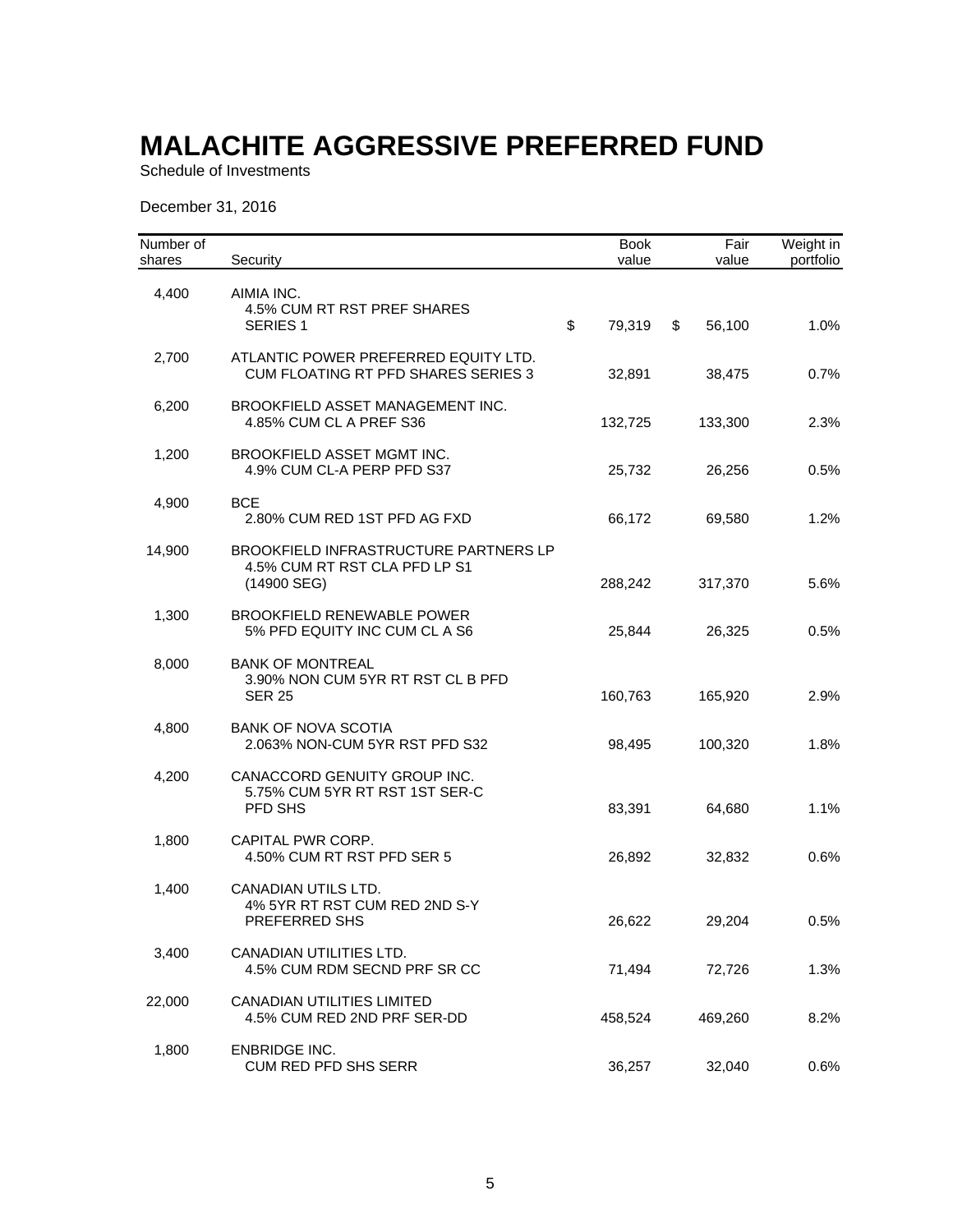Schedule of Investments (continued)

December 31, 2016

| Number of         |                                                                               | <b>Book</b>     | Fair            | Weight in |
|-------------------|-------------------------------------------------------------------------------|-----------------|-----------------|-----------|
| shares            | Security                                                                      | value           | value           | portfolio |
| 35,100            | <b>GREAT-WEST LIFECO INC.</b><br>3.65% NON-CUM 5YR RT RESET<br>1ST PFD SER N  | 751,645         | 494,910         | 8.7%      |
| 5,400             | HUSKY ENERGY INC.<br>CUM RT RST RED 1ST PF S-1                                | 89,184          | 72,360          | 1.3%      |
| 23,000            | HUSKY ENERGY INC.<br>CUM RATE RESET PFD SHS SER 3                             | 431,931         | 499,790         | 8.8%      |
| 24,100            | INDUSTRIAL ALLNCE INS & FIN SVC<br>4.3% NON-CUM RT RST PF S-G<br>(19133 SEG)  | 478,203         | 537,430         | 9.4%      |
| 30,800            | INTACT FINANCIAL CORP.<br>4.2 % NON-CUM RT RST CL-A PF S1                     | 673,320         | 529,144         | 9.3%      |
| 3,900             | INTACT FINANCIAL CORP.<br>3.332% NON-CUM RT RST CL-A PF S3                    | 70,334          | 81,900          | 1.4%      |
| 2,600             | INNERGEX RENEWABLE ENERGY INC.<br>CUM RT RESET PREFD SHS SER A                | 41,043          | 40,170          | 0.7%      |
| 36,800            | MANULIFE FINANCIAL CORP.<br>4.20% NON CUM RT RESET PFD S3                     | 774,301         | 525,872         | 9.2%      |
| 2,800             | MANULIFE FINANCIAL CORP.<br>3.80% NON-CUM RT RST PFD S13                      | 52,902          | 54,236          | 1.0%      |
| 20,300            | SUN LIFE FINANCIAL INC.<br>2.275% NON-CUM RT RST PFD SR 8R                    | 438,154         | 314,650         | 5.5%      |
| 35,200            | SUN LIFE FINANCIAL INC.<br>CLASS A NON CUM FLTG RATE PFD<br>SHARES SERIES 9QR | 469,439         | 504,064         | 8.8%      |
| 4,200             | <b>TRANSALTA CORPORATION</b><br>2.709% CUM RT RST 1 ST PFD SR-A               | 40,657          | 50,610          | 0.9%      |
| 1,500             | <b>TRANSALTA CORPORATION</b><br>4.60% CUM RT RST 1 ST PFD SER-C               | 18,519          | 25,050          | 0.4%      |
| 11,800            | <b>TRANSCANADA CORPORATION</b><br>4.00% CUM RED 1ST PFD SHS SR 7              | 211,180         | 221,132         | 3.9%      |
| 4,600             | VERESEN INC.<br>4.4% CUM RED RT RST PFD SER A                                 | 65,197          | 81,926          | 1.4%      |
| 1,400             | VERESEN INC.<br>CUMULATIVE RED PFD SHS SER C                                  | 23,060          | 29,330          | 0.5%      |
| Total investments |                                                                               | \$<br>6,242,432 | \$<br>5,696,962 | 100.0%    |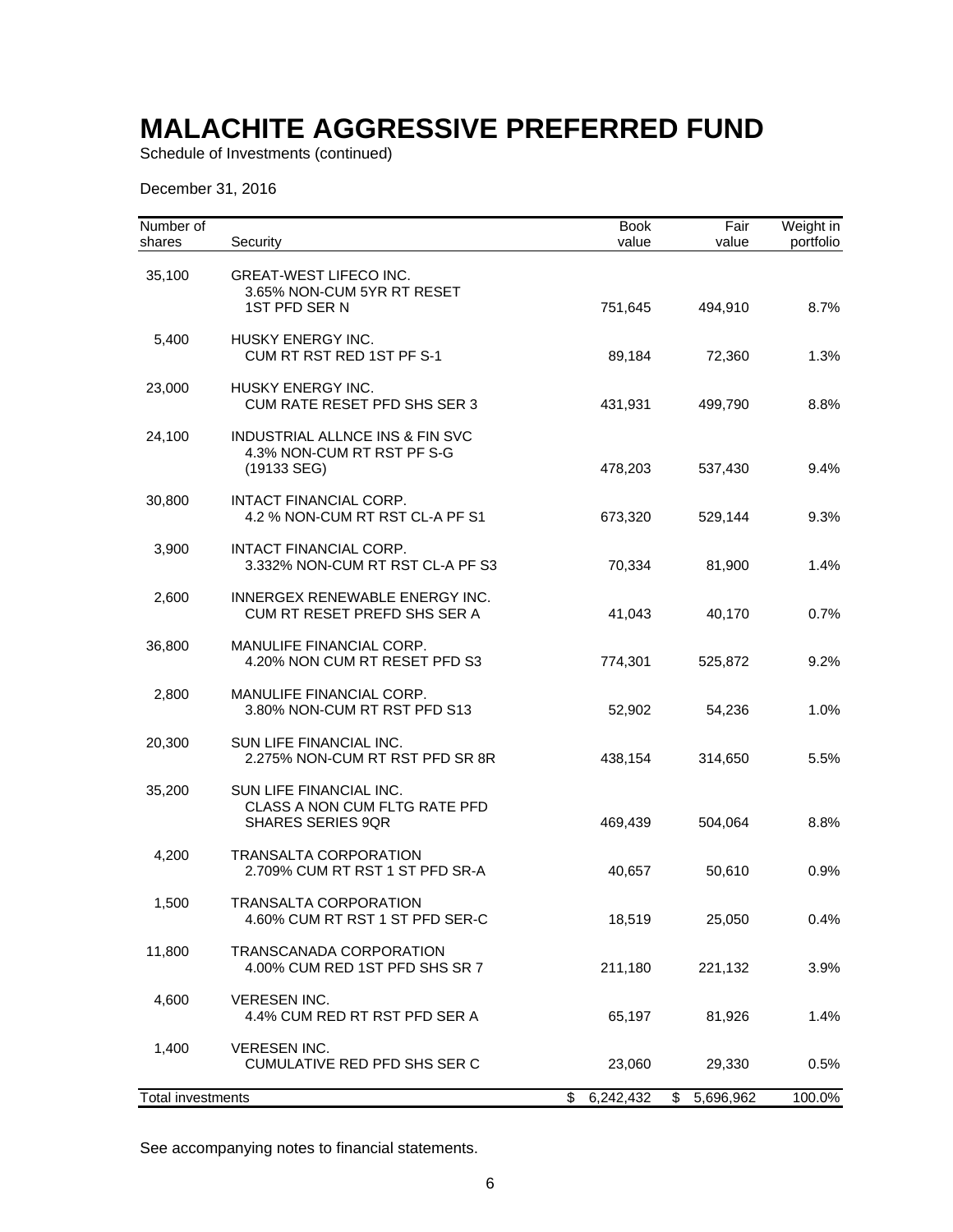Notes to Financial Statements

Year ended December 31, 2016

#### **1. The Fund:**

Malachite Aggressive Preferred Fund (the "Fund") is an unincorporated open-ended mutual fund trust established under the laws of the Province of Ontario by a Master Declaration of Trust (for the Malachite Funds in general) and an associated Fund Regulation (for the Fund itself) as amended January 13, 2005. The address of the Fund's registered office is c/o 268 Poplar Plains Road, Suite 801, Toronto, ON, M4V 2P2.

The investment objective of the Fund is to generate both capital appreciation and income, while maintaining a relatively low level of risk. To achieve its objectives, the Fund invests in a diverse portfolio of Canadian preferred stocks.

Hymas Investment Management Inc. ("Hymas") is the trustee and manager (the "Investment Manager") of the Fund. The Investment Manager provides investment management services to the Fund and is responsible for the day-to-day operations of the Fund.

These financial statements were authorized for issue by the Investment Manager on March 23, 2017.

#### **2. Basis of preparation:**

(a) Basis of accounting:

These financial statements have been prepared in accordance with International Financial Reporting Standards ("IFRS").

(b) Basis of measurement:

These financial statements have been prepared on a historical cost basis, except for financial assets and financial liabilities at fair value through profit or loss which are presented at fair value.

(c) Functional and presentation currency:

These financial statements are presented in Canadian dollars, which is the Fund's functional currency.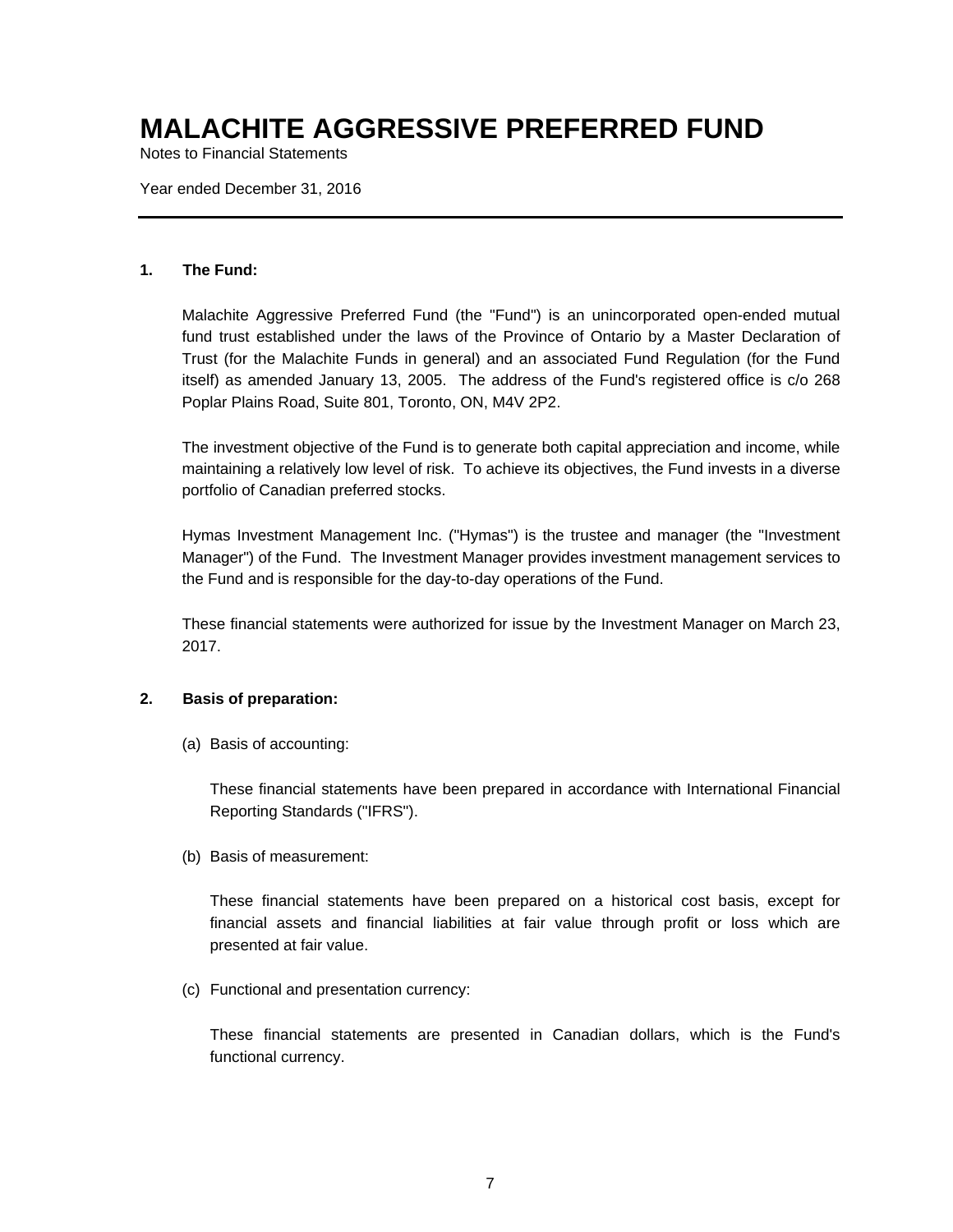Notes to Financial Statements (continued)

Year ended December 31, 2016

### **3. Significant accounting policies:**

The accounting policies set out below have been applied consistently to all years presented in these financial statements.

- (a) Financial instruments:
	- (i) Recognition, initial measurement and classification:

Financial assets and financial liabilities at fair value through profit or loss ("FVTPL") are initially recognized on the trade date, which is the date on which the Fund becomes a party to the contractual provisions of the instrument. Other financial assets and financial liabilities are recognized on the date on which they are originated.

Financial assets and financial liabilities at FVTPL are initially recognized at fair value, with transaction costs recognized in profit or loss. Financial assets or financial liabilities not at FVTPL are initially recognized at fair value plus transaction costs that are directly attributable to their acquisition or issue, and subsequently measured at amortized cost.

The Fund classifies financial assets and financial liabilities into the following categories:

Financial assets at FVTPL:

- Held for trading: derivative financial instruments; and
- Designated as FVTPL: debt securities and equity investments.

Financial assets at amortized cost:

Loans and receivables: all other financial assets.

Financial liabilities at FVTPL:

- Held for trading: derivative financial instruments and redeemable units; and
- Financial liabilities at amortized cost: all other financial liabilities.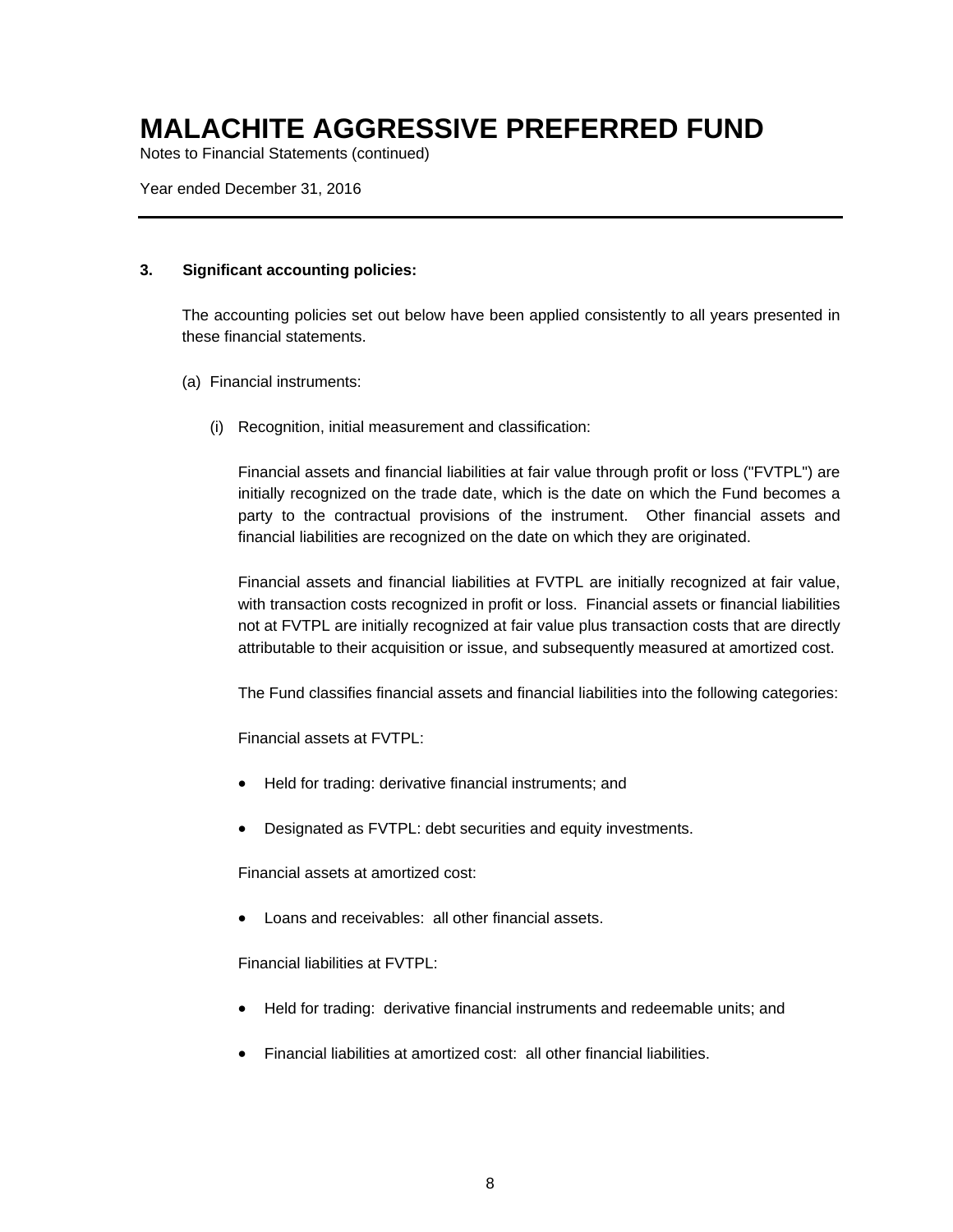Notes to Financial Statements (continued)

Year ended December 31, 2016

### **3. Significant accounting policies (continued):**

(ii) Fair value measurement:

Investments in securities listed on a public securities exchange or traded on an overthe-counter market are valued at the last bid price on the Toronto Stock Exchange. Securities with no available closing prices are valued at the last available sale or close price. In respect of any unlisted or non-exchange traded securities, or securities for which a closing bid price or last close sale price are unavailable or securities for which market quotations are, in the Investment Manager's opinion, inaccurate, unreliable, or not reflective of all available material information, such securities are valued at their fair value as determined by the Investment Manager.

The fair values of other financial assets and liabilities approximates their carrying values due to the short-term nature of these instruments.

Fair value policies used for financial reporting purposes are the same as those used to measure the net asset value for transactions with unitholders.

(iii) Offsetting:

Financial assets and liabilities are offset and the net amount presented in the statement of financial position when there is a legally enforceable right to offset the recognized amounts and there is an intention to settle on a net basis, or to realize the asset and settle the liability simultaneously.

(iv) Derecognition:

The Fund derecognizes a financial asset when the contractual rights to the cash flows from the asset expire, or it transfers the rights to receive the contractual cash flows in a transaction in which substantially all the risks and rewards of ownership of the financial asset are transferred or in which the Fund neither transfers nor retains substantially all the risks and rewards of ownership and does not retain control of the financial asset. Any interest in such transferred financial assets that is created or retained by the Fund is recognized as a separate asset or liability.

The Fund derecognizes a liability when its contractual obligations are discharged, cancelled or expired.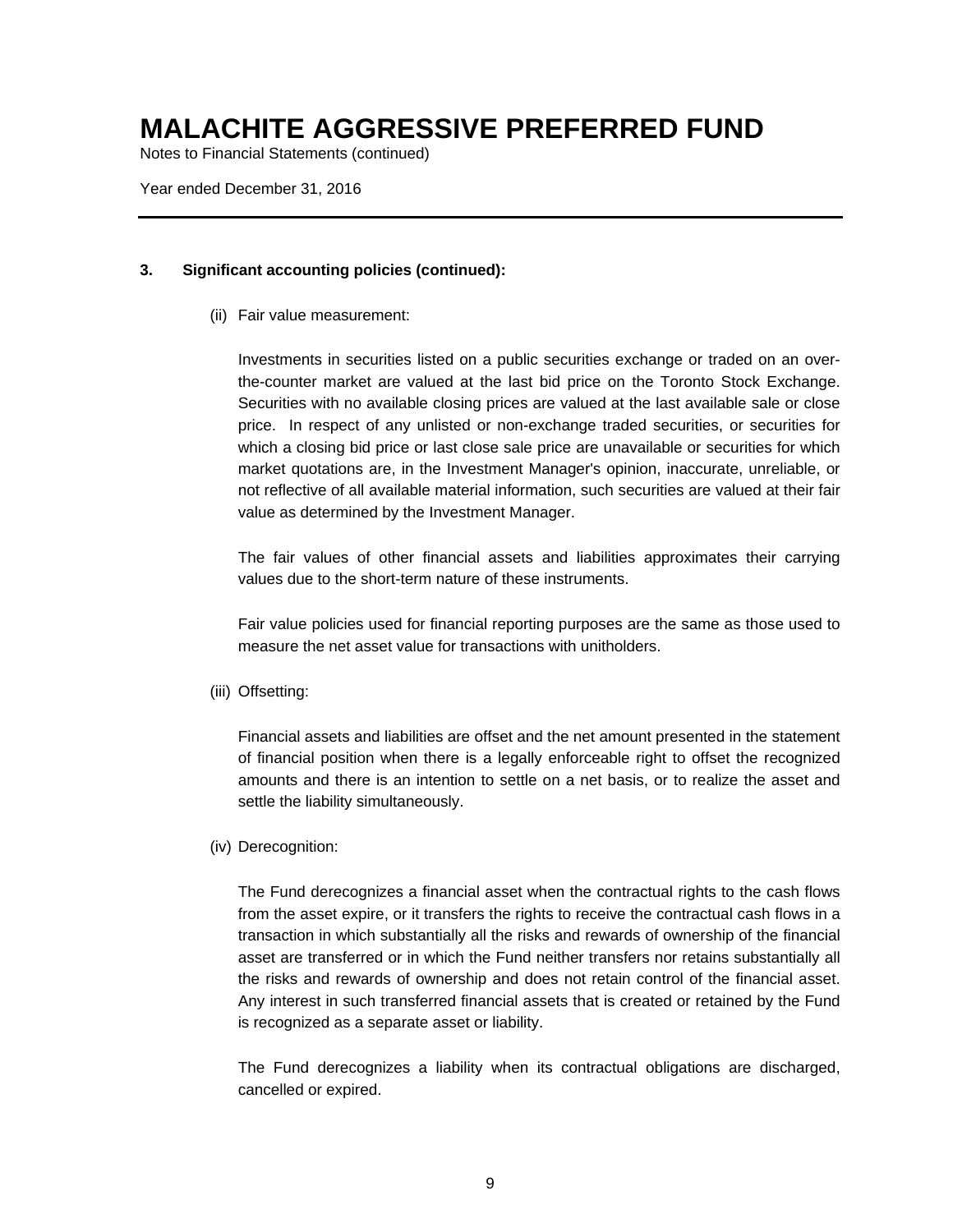Notes to Financial Statements (continued)

Year ended December 31, 2016

### **3. Significant accounting policies (continued):**

(b) Cash:

Cash is cash on deposit and is carried at cost, which approximates its fair value.

(c) Other assets and liabilities:

Amounts due from brokers and accrued income receivable are designated as receivables and shown as other assets. They are recorded at amortized cost, which approximates their fair value. Similarly, accrued liabilities and amounts due to brokers are designated as financial liabilities and are recorded at amortized cost, which approximates their fair value.

(d) Redeemable units:

Redeemable units, which are classified as financial liabilities, are measured at the redemption amount and are considered a residual interest in the assets of the Fund after deducting all of its liabilities.

Increase (decrease) in net assets attributable to holders of redeemable units per unit in the statement of comprehensive income represents the net increase in the net assets attributable to holders of redeemable units for the year divided by the average number of units outstanding during the year.

Net asset value attributable to holders of redeemable units per unit is computing by dividing the net asset attributable to holders of redeemable units of the Fund at the valuation date by the total number of units of the Fund outstanding.

(e) Investment transactions and income recognition:

All income, net realized and unrealized appreciation (depreciation) and transaction costs are attributable to investments that are designated at FVTPL. Investment transactions are accounted for on the trade date, that is, on the day that a buy or sell order is executed. The cost of investments represents the amount paid for each security, and is determined on an average cost basis including transaction costs. Realized gains and losses on investment transactions are computed as proceeds of disposition less their average cost. The unrealized appreciation or depreciation of investments represents the difference between their average cost and fair value at the year-end date. Dividend income is recorded on the ex-dividend and interest income is recorded daily on an accrual basis.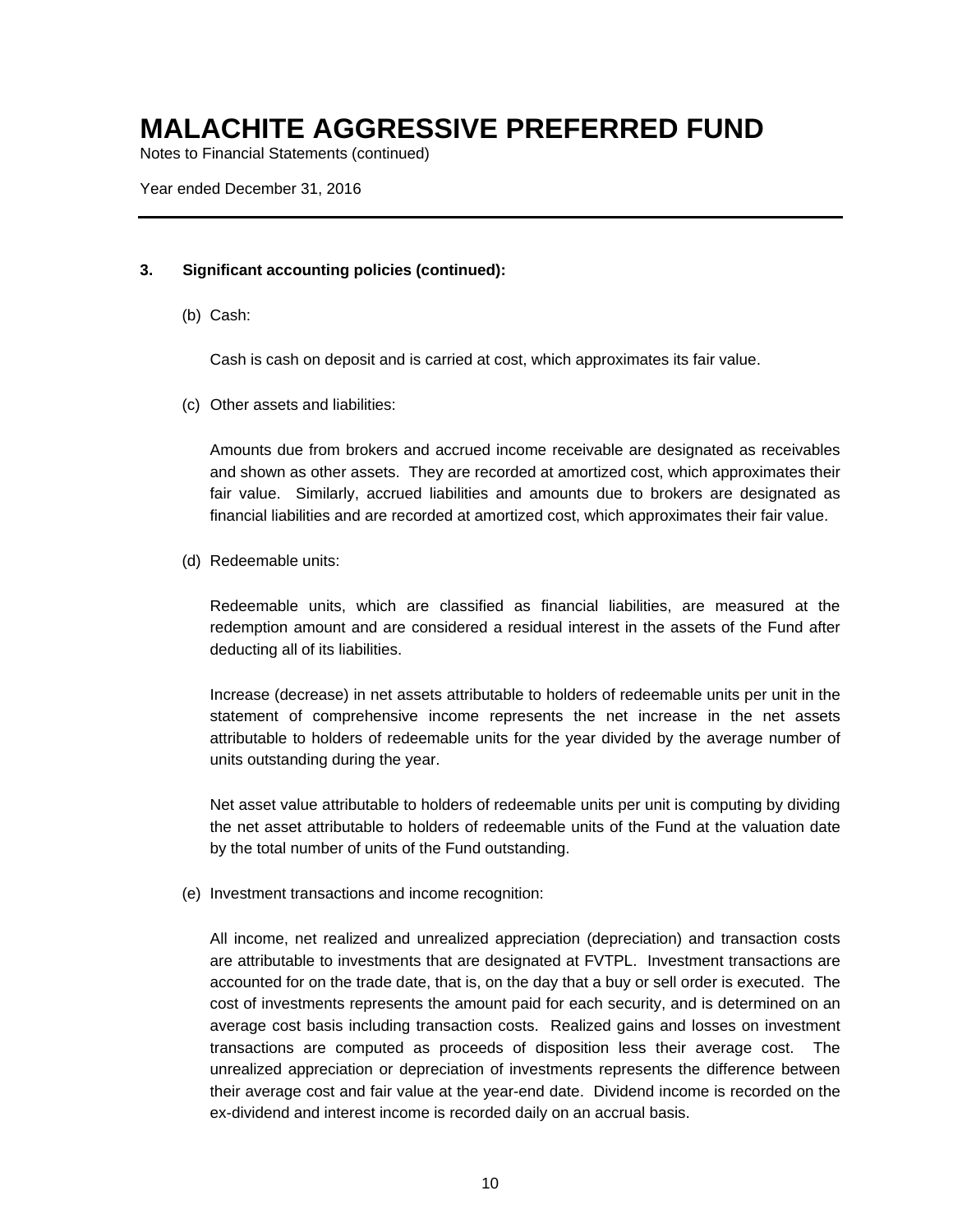Notes to Financial Statements (continued)

Year ended December 31, 2016

### **3. Significant accounting policies (continued):**

Income and realized capital gains are distributed to the unitholders in proportion to the amount of equity invested. For management and service fees, refer to note 5.

(f) Transactions costs:

Transaction costs, such as brokerage commission incurred in the purchase and sale of portfolio securities paid to external third parties are recognized as expenses in the statement of comprehensive income based on the trade date.

(g) Critical accounting estimates and judgments:

In preparing these financial statements, the Investment Manager has made judgments, estimates and assumptions that affect the application of accounting policies and the reported amounts of assets, liabilities, income and expenses. Actual results may differ from these estimates. Estimates and underlying assumptions are reviewed on an ongoing basis. Revisions to estimates are recognized prospectively.

(h) Future changes in accounting policies:

IFRS 9, Financial Instruments ("IFRS 9 (2014)"):

IFRS 9 (2014) introduces new requirements for the classification and measurement of financial assets. Under IFRS 9 (2014), financial assets are classified and measured based on the business model in which they are held and the characteristics of their contractual cash flows. It also amends the impairment model by introducing a new "expected credit loss" model for calculating impairment.

IFRS 9 (2014) also includes a new general hedge accounting standard which aligns hedge accounting more closely with risk management. This new standard does not fundamentally change the types of hedging relationships or the requirement to measure and recognize ineffectiveness; however it will provide more hedging strategies that are used for risk management to qualify for hedge accounting and introduce more judgment to assess the effectiveness of a hedging relationship.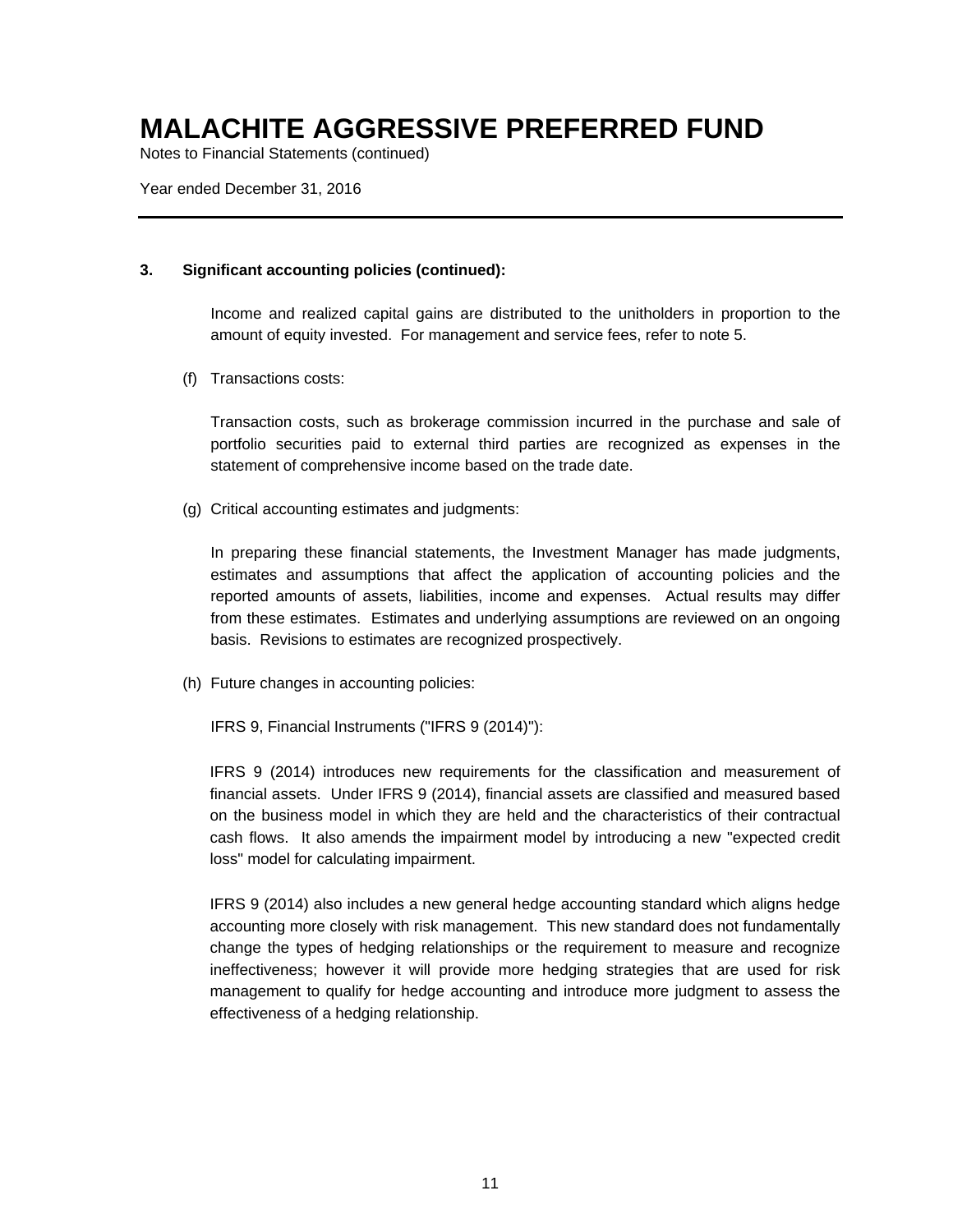Notes to Financial Statements (continued)

#### Year ended December 31, 2016

#### **3. Significant accounting policies (continued):**

Special transitional requirements have been set for the application of the new general hedging model.

The Fund intends to adopt IFRS 9 (2014) in its financial statements for the annual period beginning on January 1, 2018. The extent of the impact of adoption of the standard has not yet been determined.

### **4. Related party balances:**

Included in accrued liabilities are distributions payable to unitholders of \$14,146 (2015 - \$14,019) and amounts due to the Investment Manager of nil (2015 - \$27,168).

#### **5. Management fees and expenses:**

- (a) The Investment Manager provides management, distribution and administrative services to the Fund for which it receives a monthly management fee directly from the unitholders and, accordingly, no management fees are reflected in these financial statements.
- (b) The Fund is responsible for the payment of all expenses relating to its operations. Operating expenses incurred by the Fund may include, but are not limited to, accounting, legal and audit fees, trustee and custodial fees, portfolio transaction costs, interest and bank charges, administrative costs excluding any salaries to the principal shareholder of the Investment Manager, investor servicing costs and costs of reports and prospectuses.
- (c) At its sole discretion, the Investment Manager may absorb expenses of the Fund. The expenses absorbed are shown on the statement of comprehensive income. Such absorptions can be terminated at any time, but can be expected to continue until such time as the Fund is of sufficient size to reasonably absorb all expenses incurred in its operations. It is current policy of Hymas to absorb all Fund expenses in excess of 0.50%.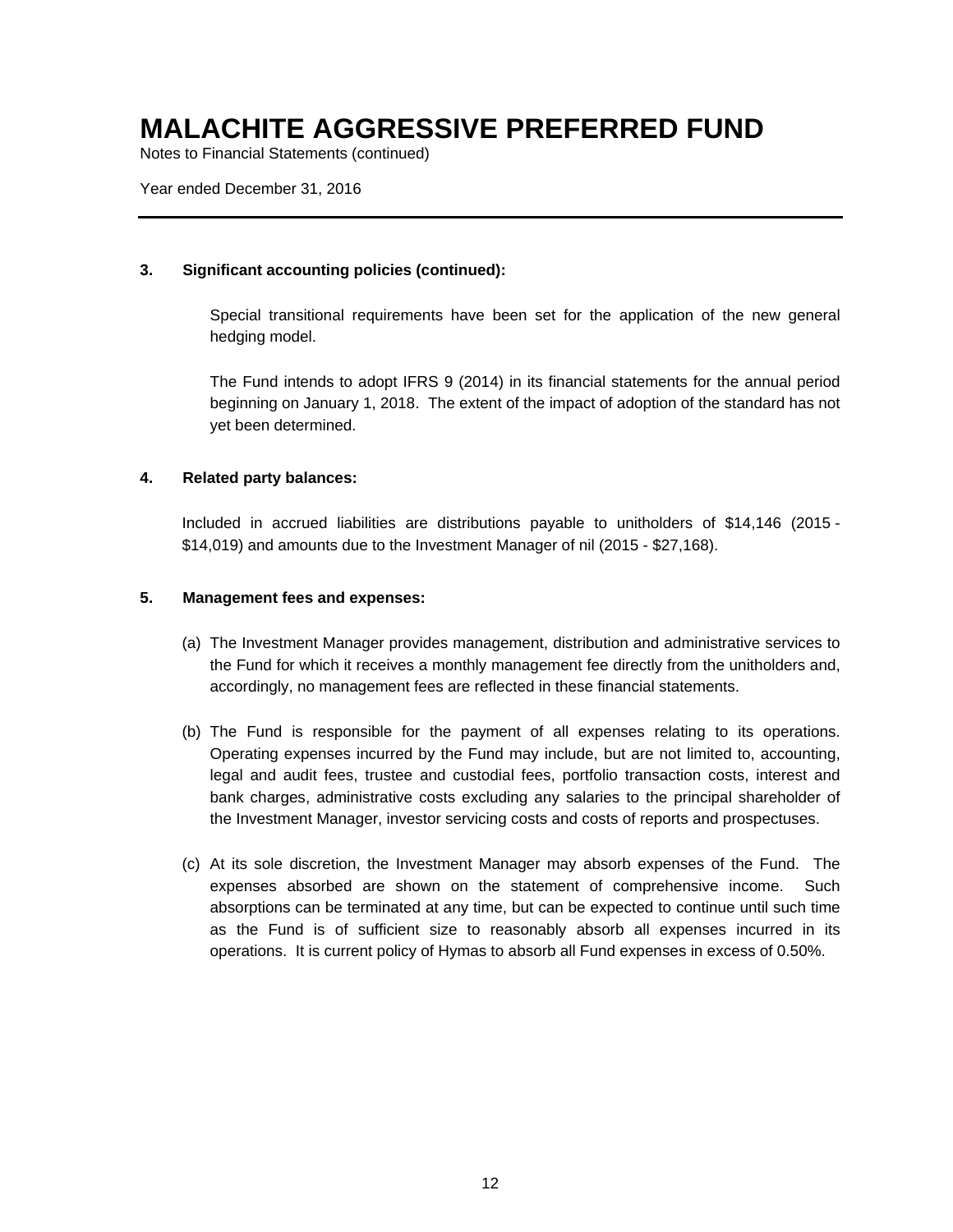Notes to Financial Statements (continued)

Year ended December 31, 2016

#### **6. Income taxes:**

The Fund qualified as a mutual fund under the Income Tax Act (Canada) and, accordingly, is not subject to income taxes on the portion of its net income, including net realized gains (losses) on investments, which is paid or payable to unitholders. Such distributed income is taxable in the hands of the unitholders.

Temporary differences between the carrying value of assets and liabilities for accounting and income tax purposes give rise to future income tax assets and liabilities. The most significant temporary difference is that between the reported fair value of the Fund's investment portfolio and its adjusted cost base for income tax purposes. Since the Fund's distribution policy is to distribute all net realized capital gains, future tax liabilities with respect to unrealized capital gains and future tax assets with respect to unrealized capital losses will not be realized by the Fund and are, therefore, not recorded by the Fund. Unused realized capital losses represent future tax assets to the Fund but due to the uncertainty that they will be realized by offsetting future capital gains, no net tax benefit is recorded by the Fund.

As at the most recent taxation year end of December 31, 2016, the Fund had capital losses of approximately \$922,905 available to reduce future net realized capital gains.

#### **7. Brokerage commissions:**

Commissions paid to brokers in connection with portfolio transactions are disclosed in the statement of comprehensive income of the Fund. The Investment Manager does not have any soft dollar arrangements where third party services such as investment research, statistical or other similar services were paid for by brokers.

### **8. Redeemable units:**

The authorized capital of the Fund consists of an unlimited number of units without par value. The Fund is required to distribute any net income and capital gains that it has earned in the year. Income earned by the Fund is distributed to unitholders at least once per year, if necessary, and these distributions are either paid in cash or reinvested by unitholders into additional units of the Fund. Distributions payable to holders of redeemable units are recognized in the statement of changes in net assets attributable to holders of redeemable units.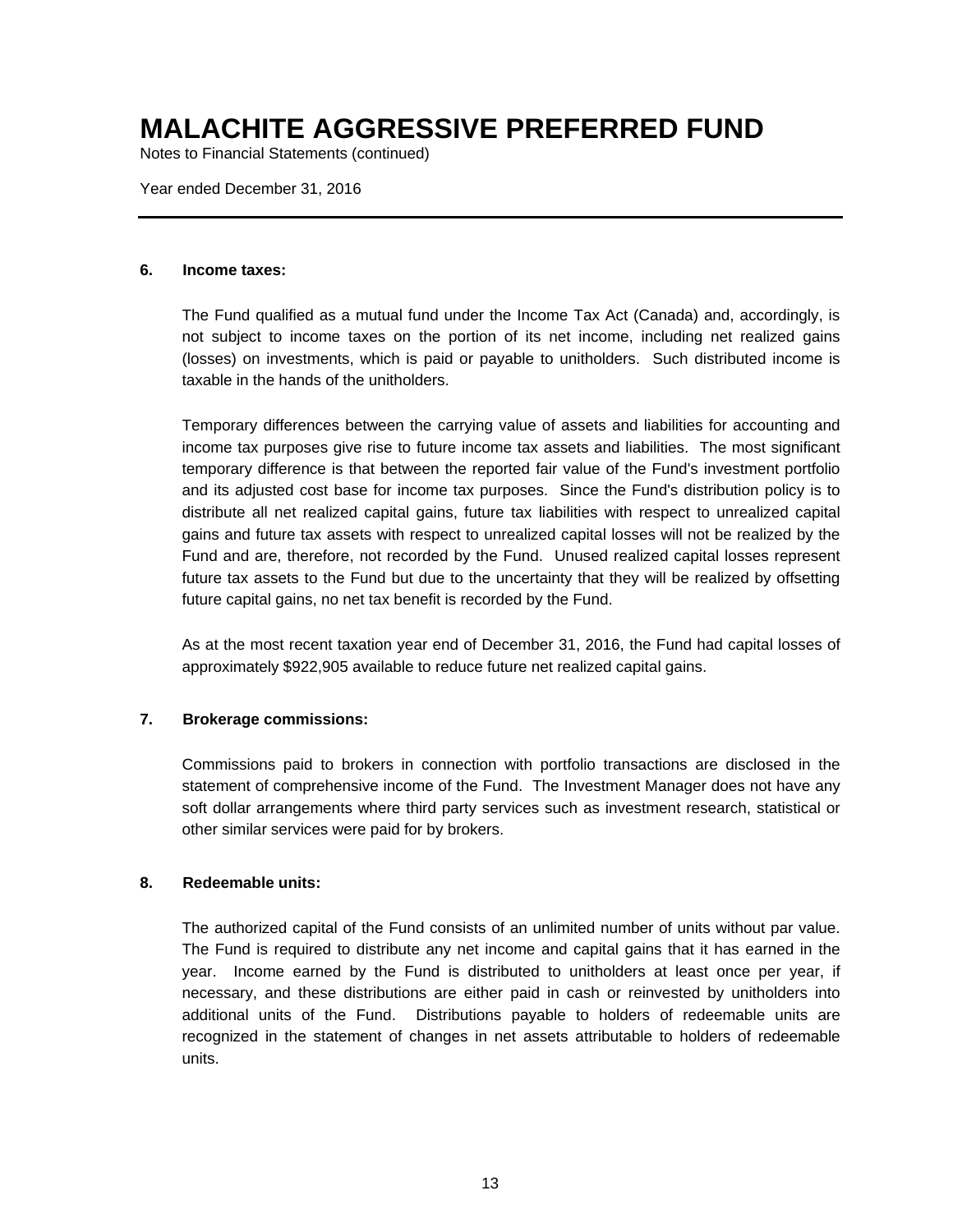Notes to Financial Statements (continued)

Year ended December 31, 2016

#### **8. Redeemable units (continued):**

Unit transactions for the years ended December 31, 2016 and 2015 are as follows:

|                          | 2016           | 2015            |
|--------------------------|----------------|-----------------|
|                          |                |                 |
| Opening                  | 672,958.5440   | 683,141.9120    |
| Subscriptions            | 32,264.7774    | 147,689.2361    |
| Distributions reinvested | 26,394.5455    | 27,454.8527     |
| Redemptions              | (63, 416.9891) | (185, 327.4568) |
| Closing                  | 668,200.8778   | 672,958.5440    |

### **9. Financial instruments:**

Essentially all of the assets and liabilities of the Fund are financial instruments. These financial instruments are comprised of investments, amounts due from brokers, cash, accrued income receivable, accrued liabilities and amounts due to brokers. Investments are recorded at fair value based on the accounting policies described above. All other financial instruments are carried at cost or amortized cost, which given their short-term nature, closely approximates their fair value.

The Fund measures fair value using the following fair value hierarchy that reflects the significance of the inputs used in making the measurements.

- Level 1 quoted prices (unadjusted) in active markets for identical assets or liabilities.
- Level 2 inputs other than quoted prices included in Level 1 that are observable for the asset or liability, either directly (i.e., as prices) or indirectly (i.e., derived from prices).
- Level 3 inputs for the asset or liability that are not based on observable market data (unobservable inputs).

Changes in valuation methods may result in transfers into or out of an investment's assigned level. All the Fund's investments were classified as Level 1 as at December 31, 2016 and 2015.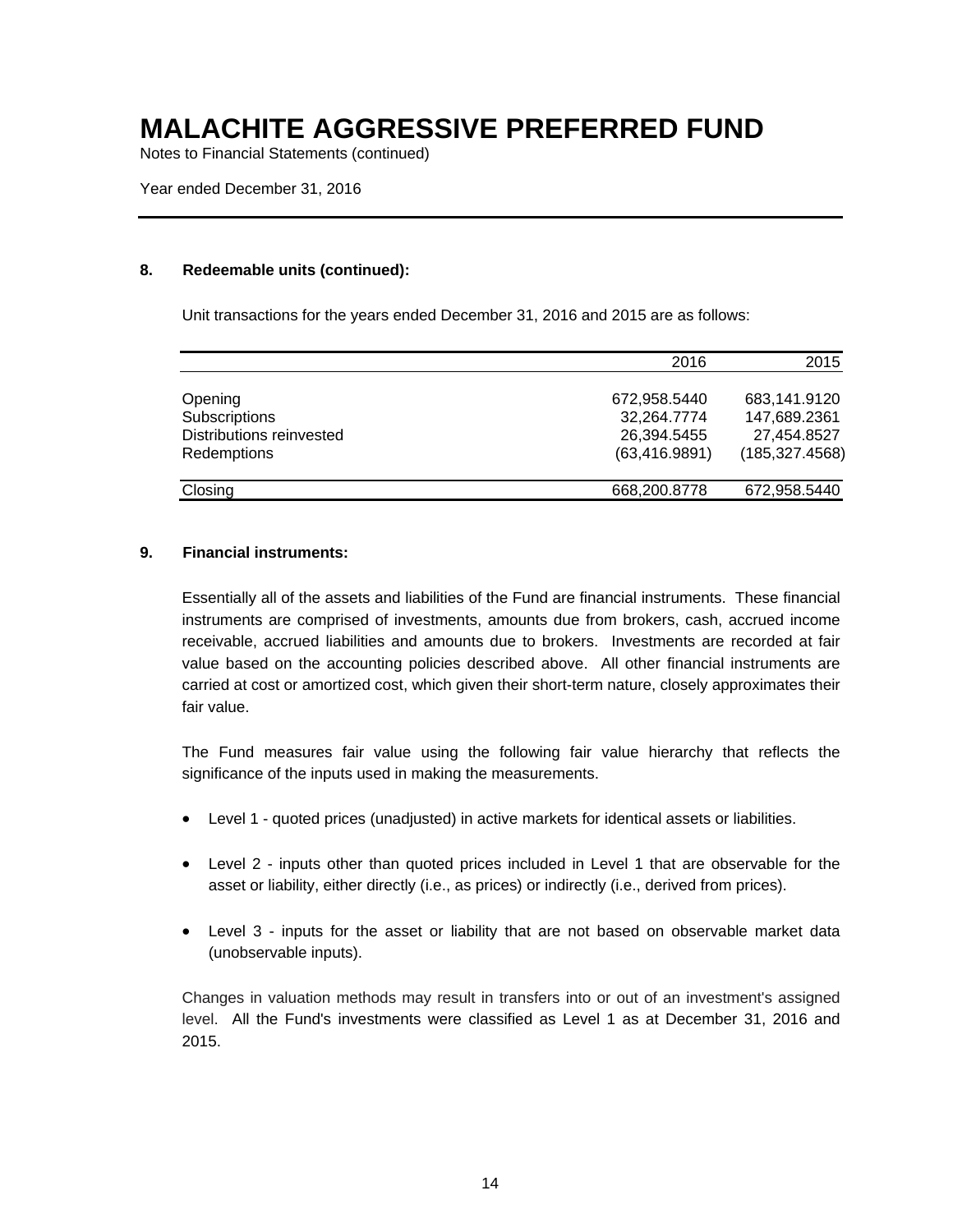Notes to Financial Statements (continued)

Year ended December 31, 2016

#### **10. Financial instrument risk:**

In the normal course of business, the Fund is exposed to a variety of financial risks: market risk (comprised of market price risk and interest rate risk), counterparty credit risk, liquidity risk and credit risk. The value of investments in the Fund's portfolio can fluctuate on a daily basis as a result of changes in interest rates, market and economic conditions and factors specific to individual securities within the Fund. The level of risk depends on the Fund's investment objectives and the type of securities in which it invests.

(a) Risk management:

The Fund seeks to provide long-term capital growth in addition to a high level of after-tax income through investment primarily in preferred shares and preferred securities listed on the Toronto Stock Exchange. This Fund is sold to investors as a private placement which, therefore, exempts it from issuing a prospectus, providing that the investor meets certain requirements. The Investment Manager takes a conservative approach to risk management by focusing research efforts on the analysis of a market price into its fair and liquidity components, to achieve superior investment returns by selling liquidity to the market, taking advantage of mispricing while at all times keeping the client's tax and commission considerations in view.

- (b) Market risk:
	- (i) Market price risk:

Market price risk arises primarily from uncertainties about future market prices of the instruments held. Market price fluctuations may be caused by factors specific to an individual investment, or factors affecting all securities traded in a market or industry sector. All investments present a risk of loss of capital. The maximum risk resulting from financial instruments is equivalent to their fair value. If prices on the Toronto Stock Exchange for these securities, as approximated by either the S&P/TSX Preferred Share Index or the BMO Capital Markets "50" index had increased or decreased by 5% as at December 31, 2016, with all other variables held constant, the net assets of the Fund would have increased or decreased, respectively by approximately \$285,000 (2015 - \$270,000) (approximately 5.0% of total net assets). In practice the actual results may differ from this sensitivity analysis and the difference could be material.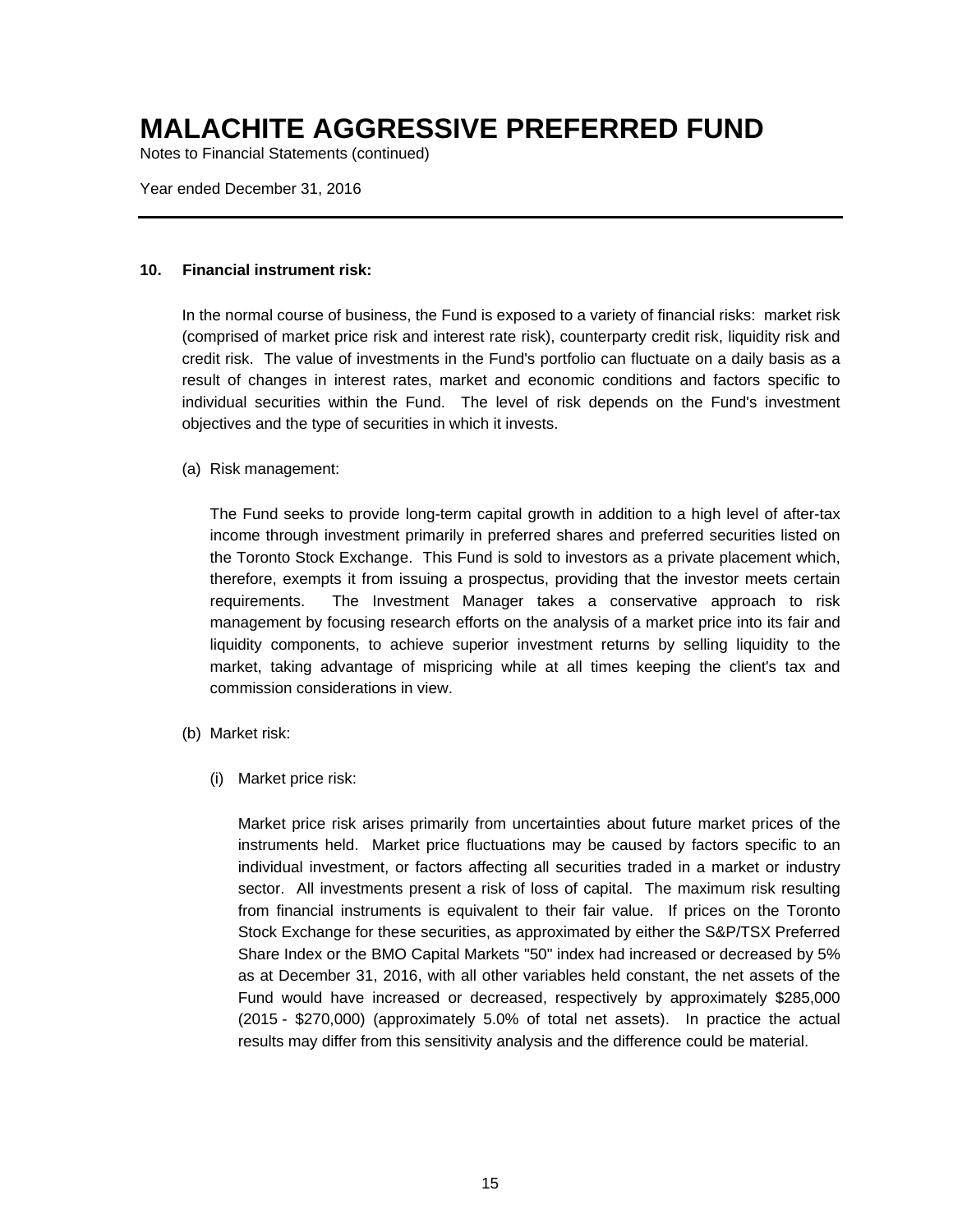Notes to Financial Statements (continued)

Year ended December 31, 2016

#### **10. Financial instrument risk (continued):**

(ii) Interest rate risk:

Interest rate risk arises on interest-bearing financial instruments where the values of those instruments fluctuate due to changes in levels of market interest rates. The majority of the Fund's financial assets are preferred shares, which are not interest-bearing and not included in the computation of overall market interest rates. The Fund's financial liabilities are primarily short-term in nature and generally not interest bearing. Therefore, the Fund's exposure to interest rate risk is best reflected by the yields on preferred shares as reflected by either of the two indices referred to in market price risk, above.

(c) Counterparty credit risk:

Credit risk is the risk that the counterparty to a financial instrument will fair to honour an obligation or commitment that it has entered into with the Fund. The Fund's main exposure to credit risk is its trading of listed securities. It minimizes the concentration of credit risk by trading with a number of counterparties on a recognized and reputable exchange. The risk of default is considered minimal as all transactions are settled and paid for upon delivery using an approved broker. The Fund's maximum credit risk exposure as at the reporting dates is represented by the respective carrying amounts of the financial assets in the statement of financial position.

(d) Liquidity risk:

The Fund is exposed to monthly cash redemptions of units. It, therefore, invests its assets in investments that are traded in an active market and can be readily disposed of. The Fund's listed securities are considered readily realizable.

The Fund's liquidity position is monitored on a regular basis and all the Fund's financial liabilities are short-term in nature and due within 90 days.

(e) Credit risk:

Credit risk on financial instruments is the risk of a financial loss occurring as a result of the default of counterparty on its obligation to the Fund. It arises principally from debt securities held, and also from derivative financial assets, cash and cash equivalents, and balances due from brokers and receivables. Credit risk is managed by dealing with counterparties the Fund believes to be creditworthy and by regular monitoring of credit exposures.